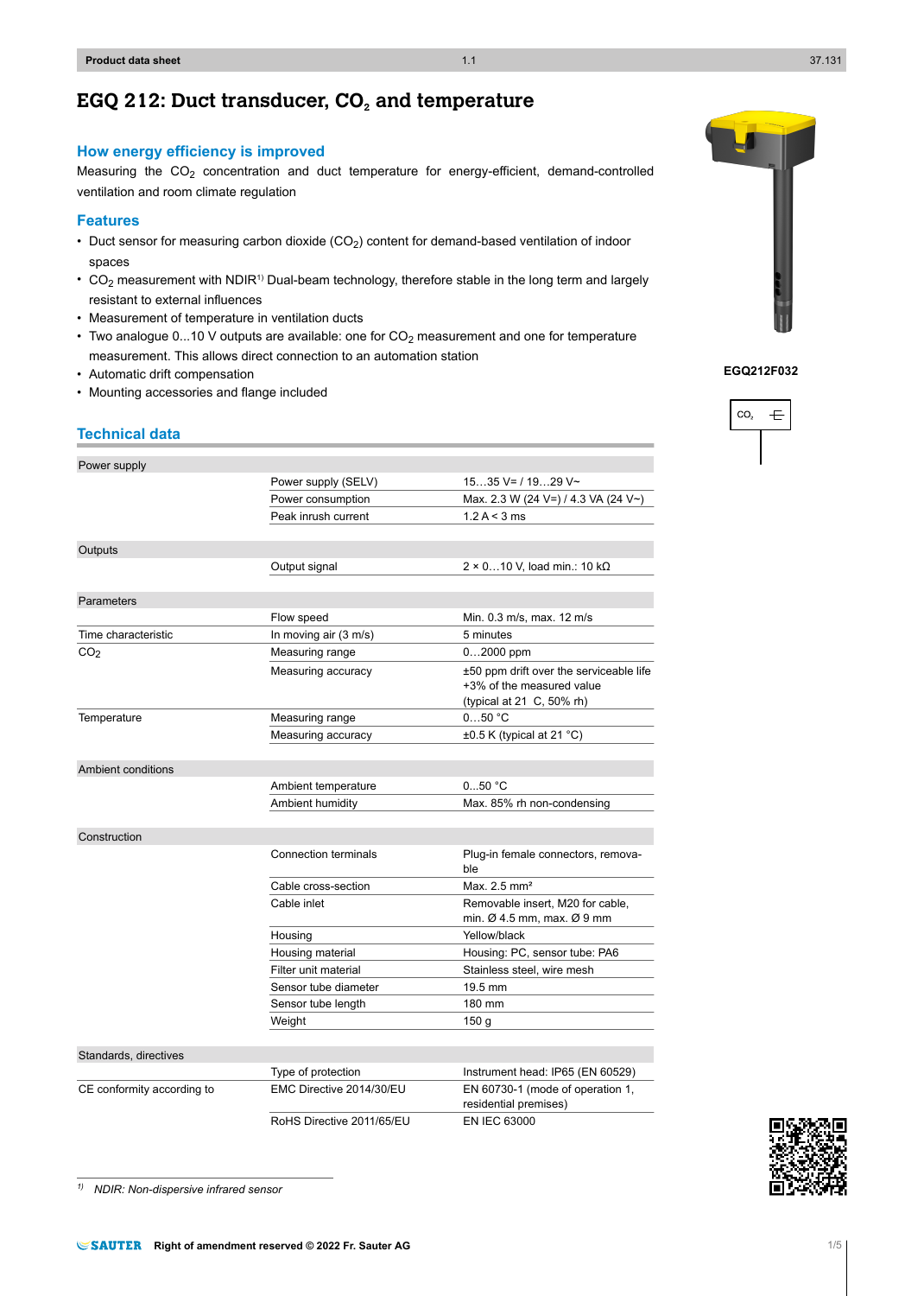## $O<sub>2</sub>$  or  $\frac{1}{2}$  over  $\frac{1}{2}$  for  $\frac{1}{2}$

| OVEIVIEW UI LYDES |                                                          |
|-------------------|----------------------------------------------------------|
| Type              | Features                                                 |
| EGQ212F032        | Duct transducer, $CO2$ and temperature; $2 \times 010$ V |
|                   |                                                          |
| Accessories       |                                                          |
| Type              | Description                                              |
| 0300360003        | Mounting flange; plastic                                 |

#### **Description of operation**

The  $CO<sub>2</sub>$  sensor uses the NDIR optical measuring principle with 2-beam reference measurement method. An infrared light beam is split and shines in parallel through a measuring cuvette with duct air and a sealed reference cuvette containing a reference gas. As the carbon dioxide level in the air increases, so does the light attenuation at the infrared detector in the measuring cuvette. The signal is offset against the reference measurement and the electronics unit converts the  $CO<sub>2</sub>$  concentration into a voltage signal (0...10 V).

A second integrated sensor (0...10 V) measures the temperature.



Practically all the gas sensors are subject to a natural drift. The drift can be greatly reduced by choosing high-quality components and a cleverly designed duct transducer.

Drift can be caused by: • Dust and dirt

**Information**

- Absorbed aggressive chemicals in the device
- Corrosion of components
- High temperature fluctuations
- Ageing processes in the semiconductor of the photodetector
- Ageing of the infrared light source
- Drift of photodetectors
- External mechanical stress on the chamber

The 2-beam reference measurement method directly compensates for most of the ageing and contamination effects. However, drift compensation only works in air with normal concentrations, such as in offices, schools and residential buildings.

Automatic drift compensation means the duct transducer can be used 24 hours a day, 7 days a week in applications.

Because not all of the causes can be compensated, the natural deviation of the measurement result may gradually increase. This drift is due to the principle and cannot be covered by the product warranty.

#### **Intended use**

This product is only suitable for the purpose intended by the manufacturer, as described in the "Description of operation" section.

All related product regulations must also be adhered to. Changing or converting the product is not admissible.

#### **Improper use**

The duct transducer:

- Is not suitable for safety applications
- Must not be used in very dusty air or for measuring aggressive gases
- Must not be mounted outdoors
- Must not be used in combination with devices which directly or indirectly protect human life or health or whose operation creates hazards for humans, animals or property.

SAUTER provides no warranty for duct transducers that are not used as intended.

#### **Engineering and fitting notes**

**Fitting and connection**

**NOTICE!**



Installation and assembly may only be carried out by an authorised electrician.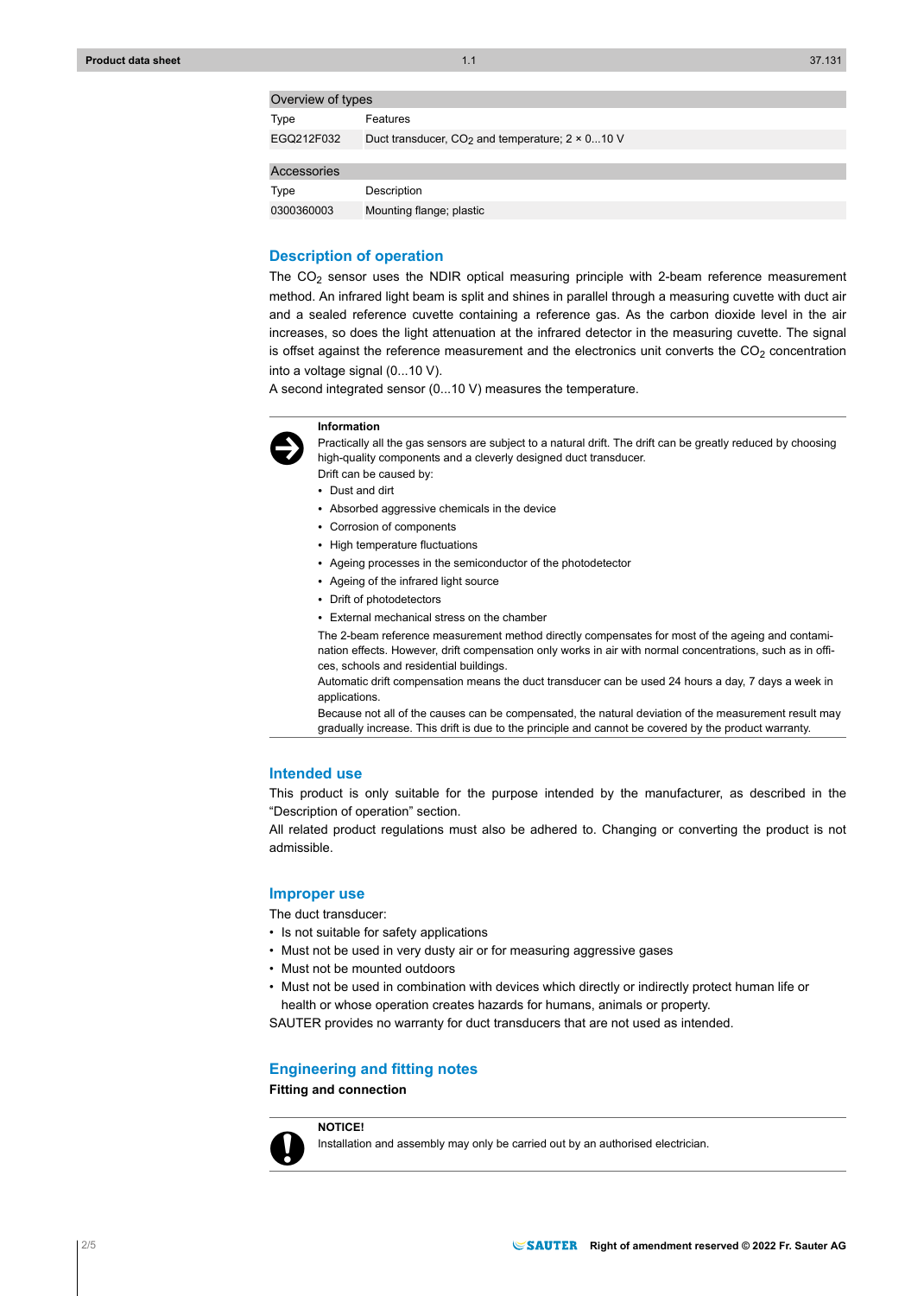#### **Note**

 $\ddot{\bm{\Theta}}$ 

The electrical connection may only be carried out when the power cable is disconnected from the electrical supply.

- Also applicable:
- Laws, standards and directives
- The current state of technology at the time of installation
- The technical data and the fitting instructions of the device

When routing the cables, remember that electromagnetic fields can affect the measurements. These effects increase the longer the cable and the smaller the conductor cross-section. In high-interference environments, we recommend using shielded cables.



**Note**

The CO<sub>2</sub> sensor operates in pulse mode. This means its power consumption is not constant. To prevent measurement errors, it is very important to carefully connect the ground wire. (See the note in the fitting instructions)

On devices with controlling units (signal generators, transmitters etc.), it must be ensured that the device receiving the signal (actuator or other equipment) does not enter a damaged or dangerous state as a result of faulty signals during assembly and configuration of the control unit. As a precaution, disconnect the signal receiver from the power supply.

A defective sensor can be replaced without rewiring due to the removable cable inlet and cable clamp.

#### **Heat caused by dissipated electric power**

Temperature sensors have a certain electrical power loss that affects the temperature measurement of the ambient air. In active temperature sensors, the higher the operating voltage, the greater the power loss. This dissipated power must be taken into account in the temperature measurement. At a fixed operating voltage (±0.2 V), this is normally done by adding or subtracting a constant offset value. The duct transducers have a variable operating voltage, but due to the way they are manufactured, only one operating voltage can be taken into account.



**Note**

When there is a draught, the heat generated by the power loss is dissipated more effectively. This means there can be temporary variations in the measurements.

As standard, the transducers are set to an operating voltage of 24 V=. This means that, at this voltage, the expected measurement error of the output signal is smallest. At other operating voltages, the offset error increases or diminishes due to the change in power loss of the sensor electronics. The duct transducer can be fastened using the mounting flange (recommended) or directly on the ventilation duct.

During installation, make sure the openings in the sensor tube are fitted in the direction of flow.



## **Note**

Make sure the ventilation duct is well sealed so that there is no mixing of ambient air and duct air at the sensor.

The cover must be closed during operation and the cable gland must be inserted.

Too much dust in the duct air can impair the air circulation in the  $CO<sub>2</sub>$  sensor and cause measurement errors.

#### **Ambient conditions**

Under normal ambient conditions, the duct transducer is subject to slight ageing. The ageing manifests itself in a drift which is not compensated by the 2-beam reference measuring method. Increased drift occurs if the  $CO<sub>2</sub>$  sensor is used in heavily polluted air or in aggressive gases.

#### **Cleaning**

The air flow in the duct can cause dirt and dust particles to accumulate over time on the filter that protects the measuring elements. These deposits impair the function and accuracy of the sensor. Drift will occur, which can be reduced by cleaning the filter.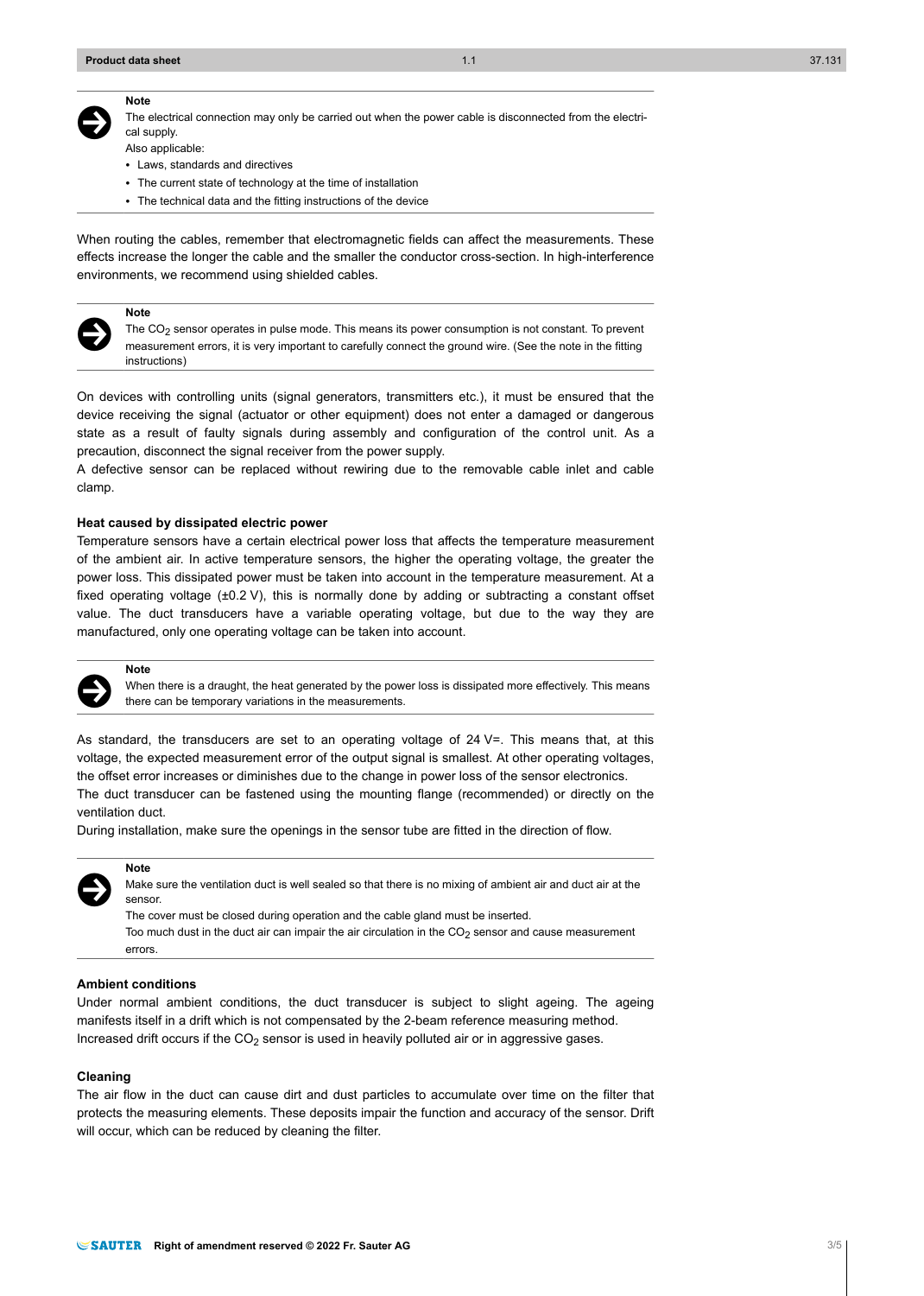- 1.Pull off the filter (without turning it, so as not to damage the measuring element).
- 2.Blow out the filter with oil-free, filtered compressed air or nitrogen and/or wash it with distilled water.
- 3.Dry the filter and put it back on.

Very heavily soiled filters should be replaced.

Under normal ambient conditions, cleaning once a year is recommended.



## **LED indicator**

An LED on the circuit board indicates various operating states.

| <b>Status</b>          | Indicator sequence | Description                                              |
|------------------------|--------------------|----------------------------------------------------------|
| Flashing green         |                    | Normal mode<br>LED lights up briefly every 2 seconds     |
| Rapidly flashing green | KO                 | Sensor error<br>LED lights up briefly 5 times per second |

## **Restart after power failure**

After a power reset, 5 V output voltage is present on both channels for a few seconds. The output values are only valid after this start-up period.

## **Disposal**

When disposing of the product, observe the currently applicable local laws. More information on materials can be found in the Declaration on materials and the environment for this product.

## **Connection**

#### **Connection terminals EGQ212F032**

| Terminal         | Function                |
|------------------|-------------------------|
| UB+              | $1535$ V= / 1929 V~     |
| <b>GND</b>       | <b>MM</b>               |
| AOU1             | CO <sub>2</sub> (010 V) |
| AOU <sub>2</sub> | Temperature (010 V)     |
| $S+$             | not used                |
| $S-$             | not used                |

 $\dot{P}$ <sup>2</sup> The terminal designations are marked on the circuit board.